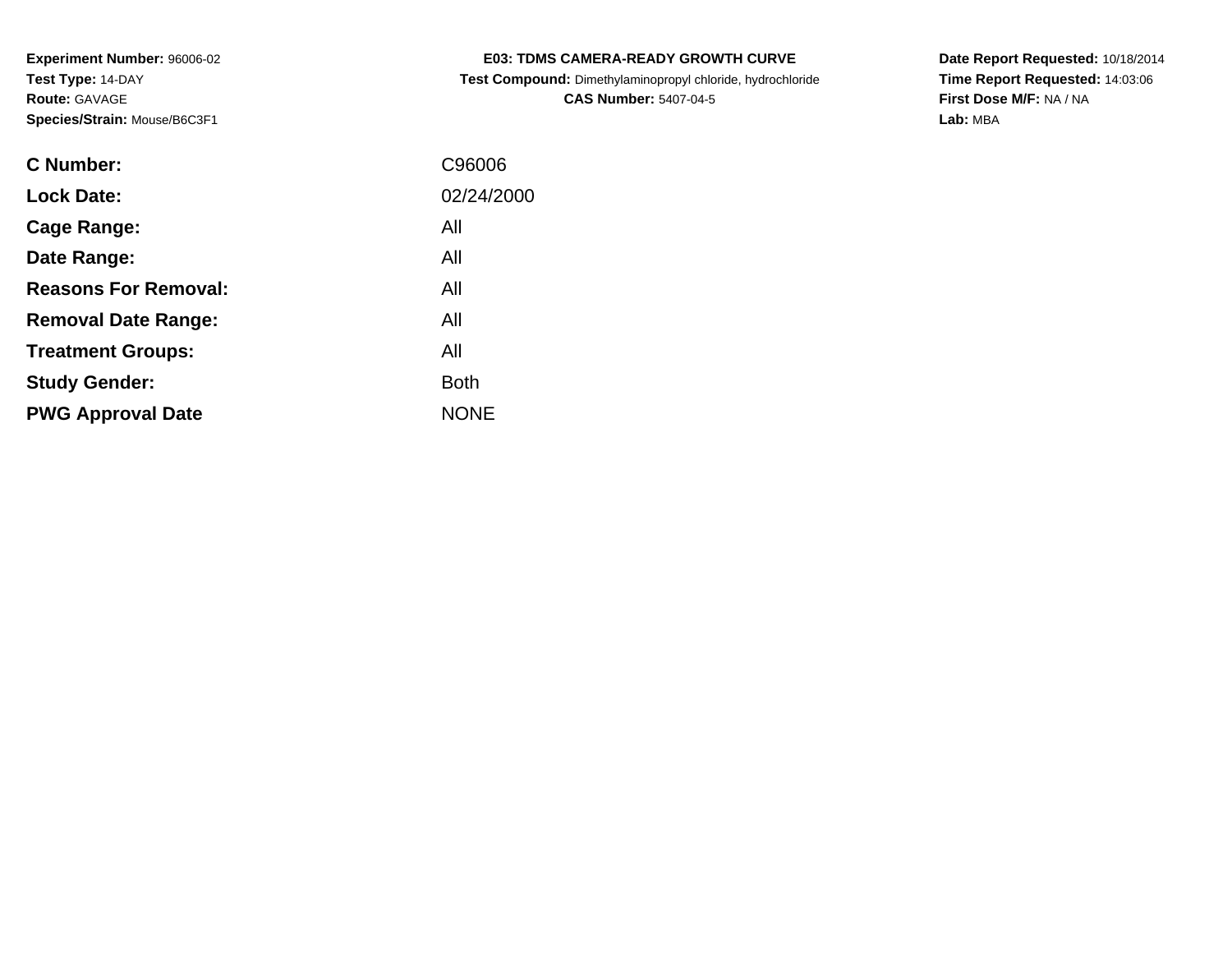#### **E03: TDMS CAMERA-READY GROWTH CURVE**

**Test Compound:** Dimethylaminopropyl chloride, hydrochloride

**CAS Number:** 5407-04-5

**Date Report Requested:** 10/18/2014**Time Report Requested:** 14:03:06**First Dose M/F:** NA / NA**Lab:** MBA

**MALE** 

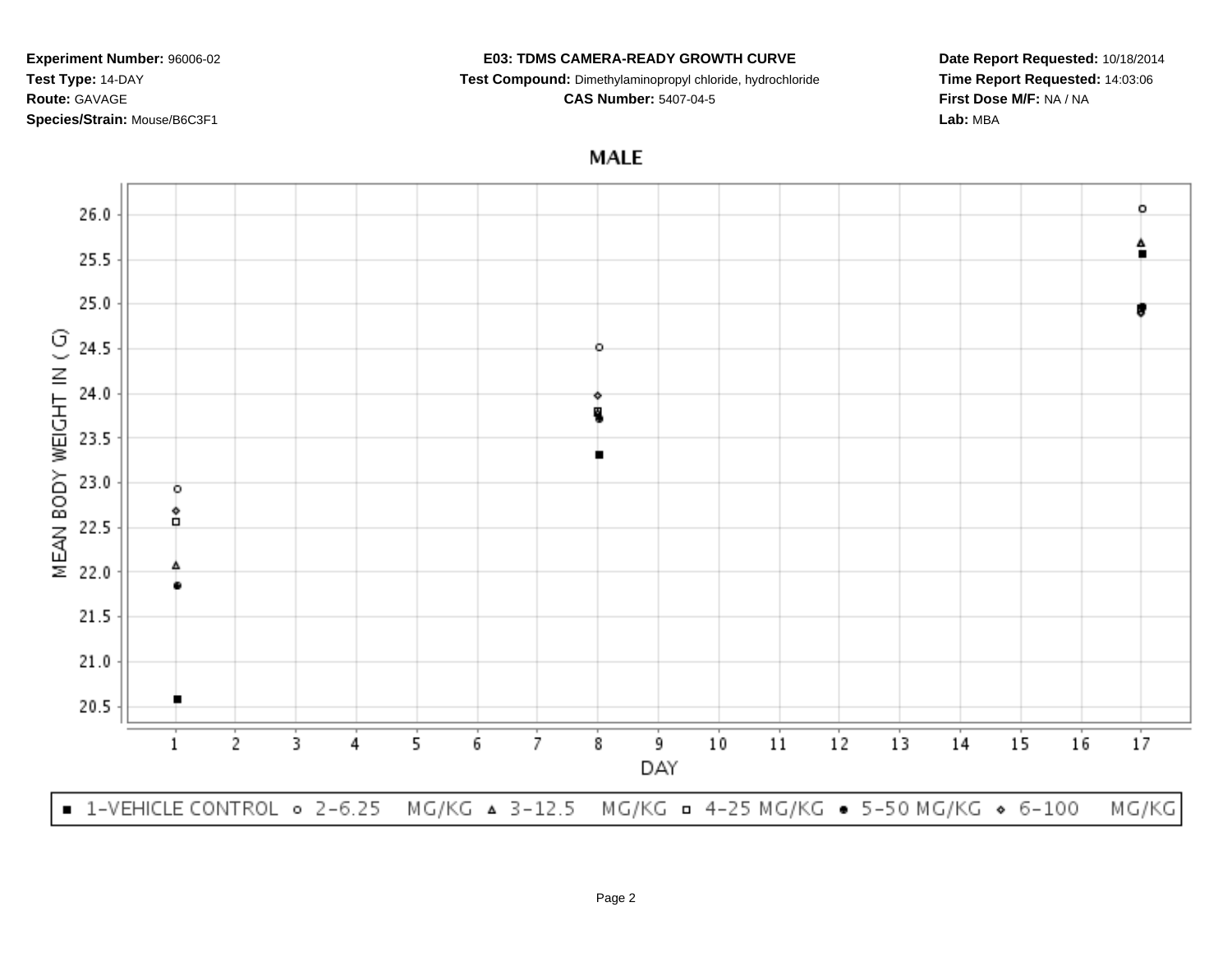### **E03: TDMS CAMERA-READY GROWTH CURVE**

 **Test Compound:** Dimethylaminopropyl chloride, hydrochloride**CAS Number:** 5407-04-5

\*\*\*END OF MALE DATA\*\*\*

**Date Report Requested:** 10/18/2014**Time Report Requested:** 14:03:06**First Dose M/F:** NA / NA**Lab:** MBA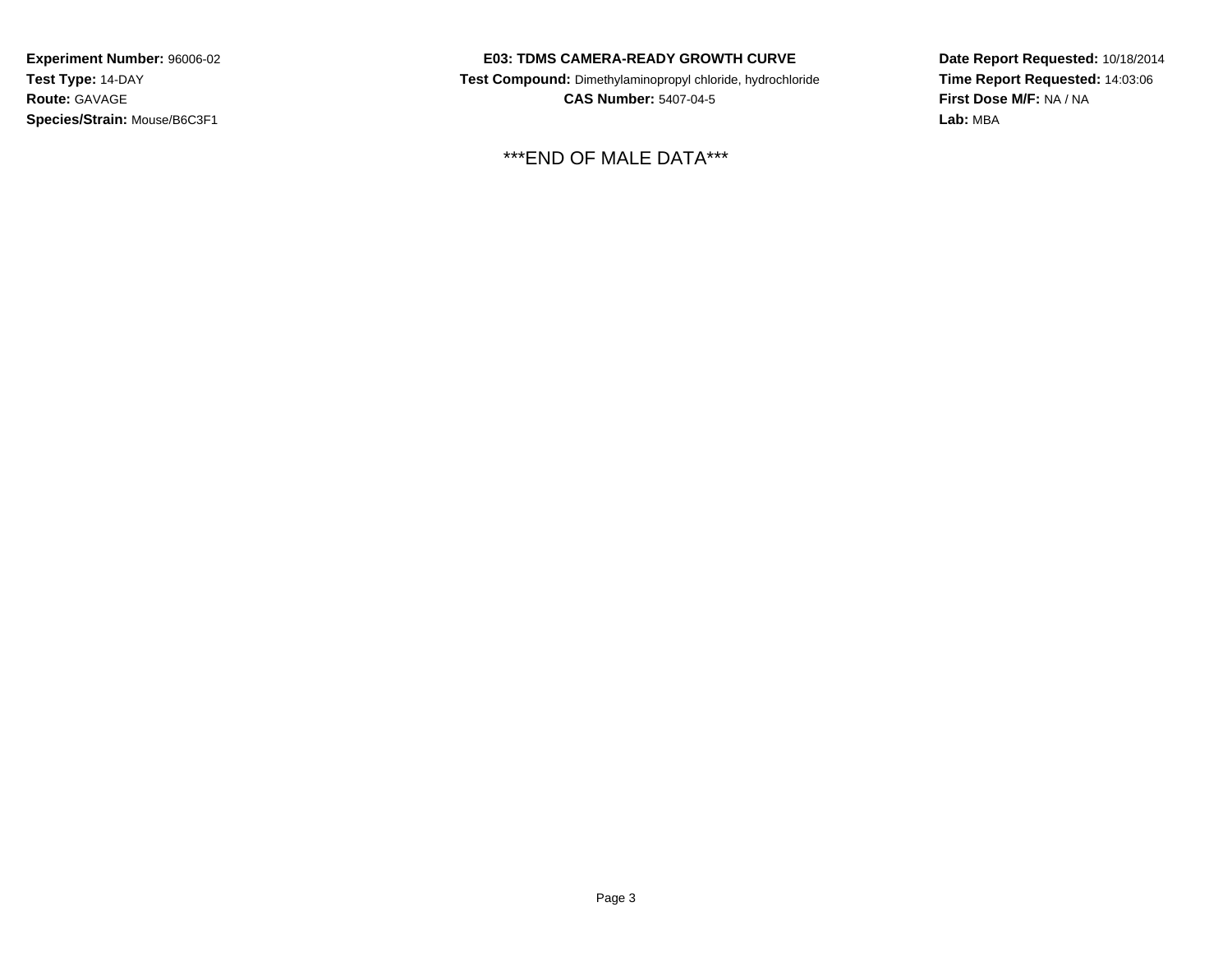#### **E03: TDMS CAMERA-READY GROWTH CURVE**

**Test Compound:** Dimethylaminopropyl chloride, hydrochloride

**CAS Number:** 5407-04-5

**Date Report Requested:** 10/18/2014**Time Report Requested:** 14:03:06**First Dose M/F:** NA / NA**Lab:** MBA

# **FEMALE**